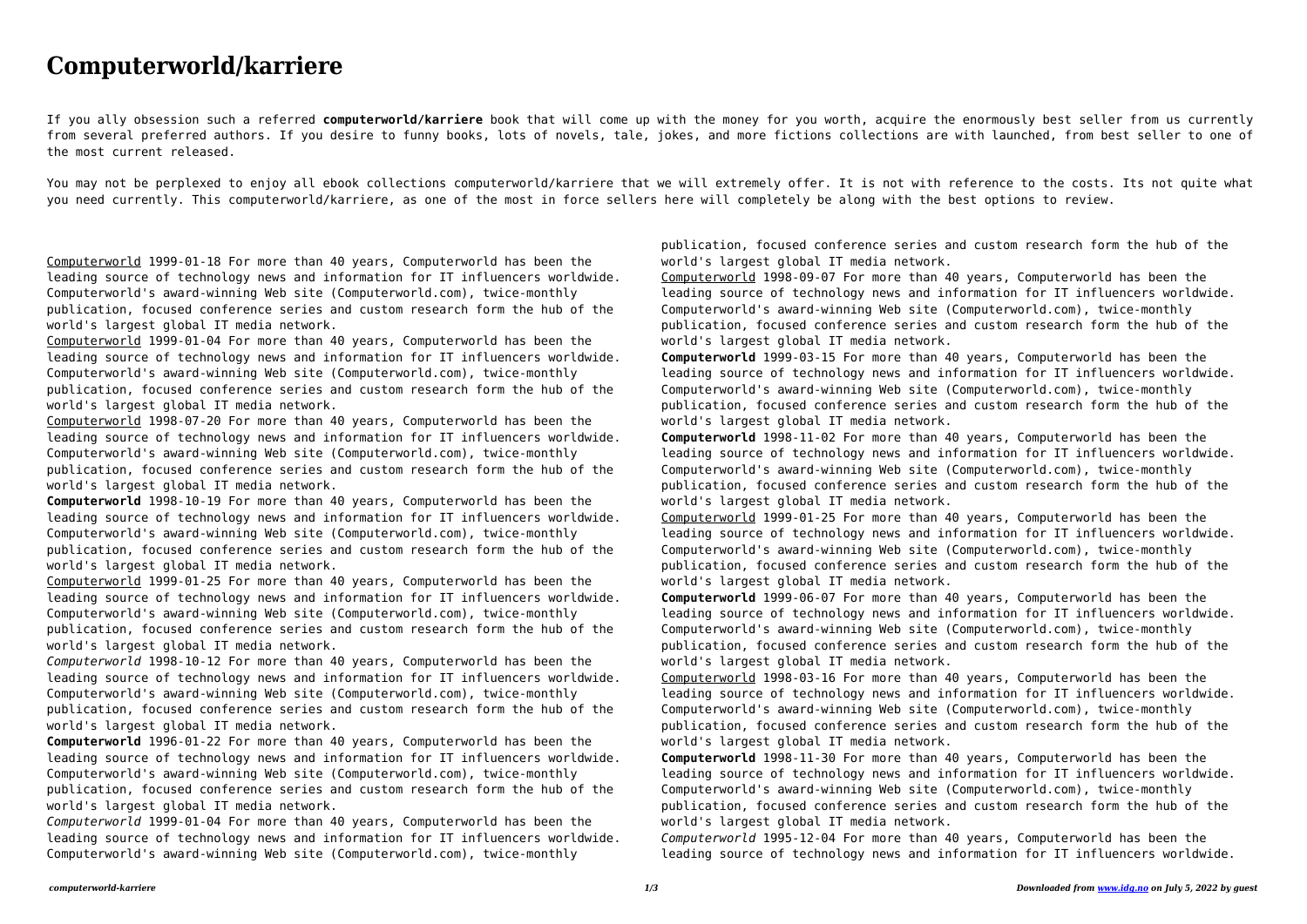Computerworld's award-winning Web site (Computerworld.com), twice-monthly publication, focused conference series and custom research form the hub of the world's largest global IT media network.

Computerworld 1996-11-25 For more than 40 years, Computerworld has been the leading source of technology news and information for IT influencers worldwide. Computerworld's award-winning Web site (Computerworld.com), twice-monthly publication, focused conference series and custom research form the hub of the world's largest global IT media network.

**Computerworld** 1998-07-20 For more than 40 years, Computerworld has been the leading source of technology news and information for IT influencers worldwide. Computerworld's award-winning Web site (Computerworld.com), twice-monthly publication, focused conference series and custom research form the hub of the world's largest global IT media network.

Computerworld 1998-03-02 For more than 40 years, Computerworld has been the leading source of technology news and information for IT influencers worldwide. Computerworld's award-winning Web site (Computerworld.com), twice-monthly publication, focused conference series and custom research form the hub of the world's largest global IT media network.

*Computerworld* 1998-11-30 For more than 40 years, Computerworld has been the leading source of technology news and information for IT influencers worldwide. Computerworld's award-winning Web site (Computerworld.com), twice-monthly publication, focused conference series and custom research form the hub of the world's largest global IT media network.

**Computerworld** 1999-06-14 For more than 40 years, Computerworld has been the leading source of technology news and information for IT influencers worldwide. Computerworld's award-winning Web site (Computerworld.com), twice-monthly publication, focused conference series and custom research form the hub of the world's largest global IT media network.

*Computerworld* 1998-06-15 For more than 40 years, Computerworld has been the leading source of technology news and information for IT influencers worldwide. Computerworld's award-winning Web site (Computerworld.com), twice-monthly publication, focused conference series and custom research form the hub of the world's largest global IT media network.

Computerworld 1998-07-27 For more than 40 years, Computerworld has been the leading source of technology news and information for IT influencers worldwide. Computerworld's award-winning Web site (Computerworld.com), twice-monthly publication, focused conference series and custom research form the hub of the world's largest global IT media network.

**Computerworld** 1995-11-27 For more than 40 years, Computerworld has been the leading source of technology news and information for IT influencers worldwide. Computerworld's award-winning Web site (Computerworld.com), twice-monthly publication, focused conference series and custom research form the hub of the world's largest global IT media network.

Computerworld 1998-07-13 For more than 40 years, Computerworld has been the leading source of technology news and information for IT influencers worldwide. Computerworld's award-winning Web site (Computerworld.com), twice-monthly publication, focused conference series and custom research form the hub of the world's largest global IT media network.

**Computerworld** 1999-04-12 For more than 40 years, Computerworld has been the leading source of technology news and information for IT influencers worldwide. Computerworld's award-winning Web site (Computerworld.com), twice-monthly

publication, focused conference series and custom research form the hub of the world's largest global IT media network.

**Computerworld** 1998-06-22 For more than 40 years, Computerworld has been the leading source of technology news and information for IT influencers worldwide. Computerworld's award-winning Web site (Computerworld.com), twice-monthly publication, focused conference series and custom research form the hub of the world's largest global IT media network.

*Computerworld* 1999-04-19 For more than 40 years, Computerworld has been the leading source of technology news and information for IT influencers worldwide. Computerworld's award-winning Web site (Computerworld.com), twice-monthly publication, focused conference series and custom research form the hub of the world's largest global IT media network.

Computerworld 1998-12-14 For more than 40 years, Computerworld has been the leading source of technology news and information for IT influencers worldwide. Computerworld's award-winning Web site (Computerworld.com), twice-monthly publication, focused conference series and custom research form the hub of the world's largest global IT media network.

*Computerworld* 1998-02-23 For more than 40 years, Computerworld has been the leading source of technology news and information for IT influencers worldwide. Computerworld's award-winning Web site (Computerworld.com), twice-monthly publication, focused conference series and custom research form the hub of the world's largest global IT media network.

**Computerworld** 1999-03-29 For more than 40 years, Computerworld has been the leading source of technology news and information for IT influencers worldwide. Computerworld's award-winning Web site (Computerworld.com), twice-monthly publication, focused conference series and custom research form the hub of the world's largest global IT media network.

Computerworld 1998-12-07 For more than 40 years, Computerworld has been the leading source of technology news and information for IT influencers worldwide. Computerworld's award-winning Web site (Computerworld.com), twice-monthly publication, focused conference series and custom research form the hub of the world's largest global IT media network.

**Computerworld** 1999-04-05 For more than 40 years, Computerworld has been the leading source of technology news and information for IT influencers worldwide. Computerworld's award-winning Web site (Computerworld.com), twice-monthly publication, focused conference series and custom research form the hub of the world's largest global IT media network.

*Computerworld* 1998-12-21 For more than 40 years, Computerworld has been the leading source of technology news and information for IT influencers worldwide. Computerworld's award-winning Web site (Computerworld.com), twice-monthly publication, focused conference series and custom research form the hub of the world's largest global IT media network.

**Computerworld** 1998-06-15 For more than 40 years, Computerworld has been the leading source of technology news and information for IT influencers worldwide. Computerworld's award-winning Web site (Computerworld.com), twice-monthly publication, focused conference series and custom research form the hub of the world's largest global IT media network.

**Computerworld** 1998-06-01 For more than 40 years, Computerworld has been the leading source of technology news and information for IT influencers worldwide. Computerworld's award-winning Web site (Computerworld.com), twice-monthly publication, focused conference series and custom research form the hub of the